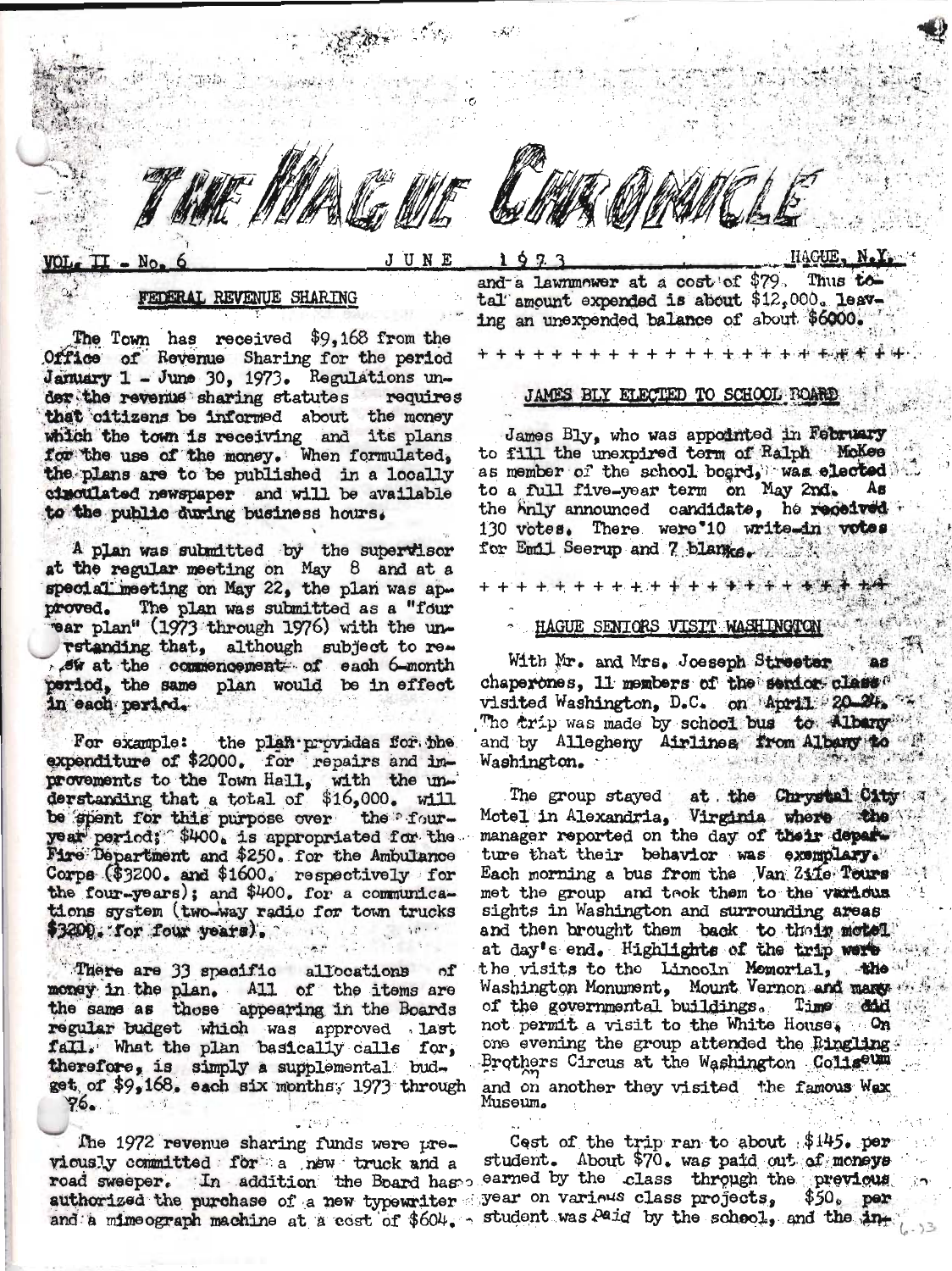THE HAGUE CHRONICLE IS EDITED AND PUBLISHED monthly by Emil Seerup, Box 2504, Silver Bay New York 12874. It is mailed free-of-charge to all residents of the Town of Hague. It is supported financially by civic minded citizens and local civic organizations. News items and announcements of general interest to the people of Hague are solicited.

(continued from page one) dividual student made up the balance. The students who made the trip were: Don Mo-Pherson, Alta and Annie Waters, Mary Jo Belden, Martha DeLarm, Donna Cameron, Marty Spelman, Ernie Frasier, Doug Laundree, Judy Hoffay and Paul Davis.

This was the fourth trip for which the<br>Streeters were Chaperones. To quote them -"We anjoyed every minute of it." The students whowed their appreciation by dedicating the Class of '73 Yearbook to Streeter.

PLANNING BOARD MEETS

The Hague Planning Board met on May 3 with members Hoyt and Streeter absent. Supervisor Smith and Councilman Cobb were also present.

There was general discussion of policies, programs, etc. which the Board might develop. There was some feeling that some of the lands in the town which the Adirondack Park Agency had designated as Resource Management areas should be opened to development for retirement colonies or second -home levelopments and representations to that effect should be made to the Adirondack Park Agency. It was also suggested that the Grachite area be designated industrial. These items, were taken under advisement.

The Board met again on May 17. It was unnounced that Mr. Streeter had oxpressed an intention to resign from the Board and Dr. larold Golhaar of Sabbath Day Point was present as a new member subject to confirmation ry the Town Board. In addition to the other rembers of the Board, Supervisor Smith and tr. Donno were present.

It developed that tax maps of the town mere available and that those were of suffident size and detail for the Board's use and Supervisor Smith offered to obtain a set If them for the Board.

Since the previous meeting of the Board,

the state legislature had adopted the Adirdevelopment ondack Private Land Use and Plan. No one had seen the law as finally enactod and without a copy it was impracticable for the Board to take any affirmative action. It was then recommended that an effort be made to get a member of the Agency's staff to attend an early meeting of the Board to explain the law and advise what steps should be taken by the town if # wished to have changes made in the land use designations. The supervisor said he would undertake to do this.

 $\lambda$ :

There was more discussion concerning plans for the future of Hague. Several members expressed the opinion that they like things the way they are and that the town should not seek nor make provision for extablishing additional industrial or commercial land use areas. No one foresees any appreciable growth in the mumber of year round residents and that growth, if any, will come only from additional tourists and summertime residents. . . .

The Board will meet again on June 14. 13. A STANDAR 

# HISTORICAL SOCIETY MEETS

The Hague Historical Society met on May:<br>16th with excellent attendance. The program for the evening was on Graphite with Mr. West and the Mrs. Brook, Andrus and James<br>Fitzgerald in charge. Fitzgerald in charge.

The word graphite comes from the Greek word 'to write'. Thus graphology is the study of handwriting. As everyone knows, graphite is used in lead pencils and as a lubricant.

According to the World Book Encyclopedia. graphite is the softest material known. One of the wonders of nature is that this greasy black material is the same chomical substance as the hardest known substance, the diamond. When diamonds are heated to 3452 degroes F. in the absonce of air, they turn to graphite. At the price of diamonds in the jewelry store compared to the price of graphite, we're not apt to see this trans. mutation very aften.

It is indorrectly stated in the World Book that one of the first graphite mines in the United States was at Ticonderoga, N.Y. Actually the first mine a loom a 山都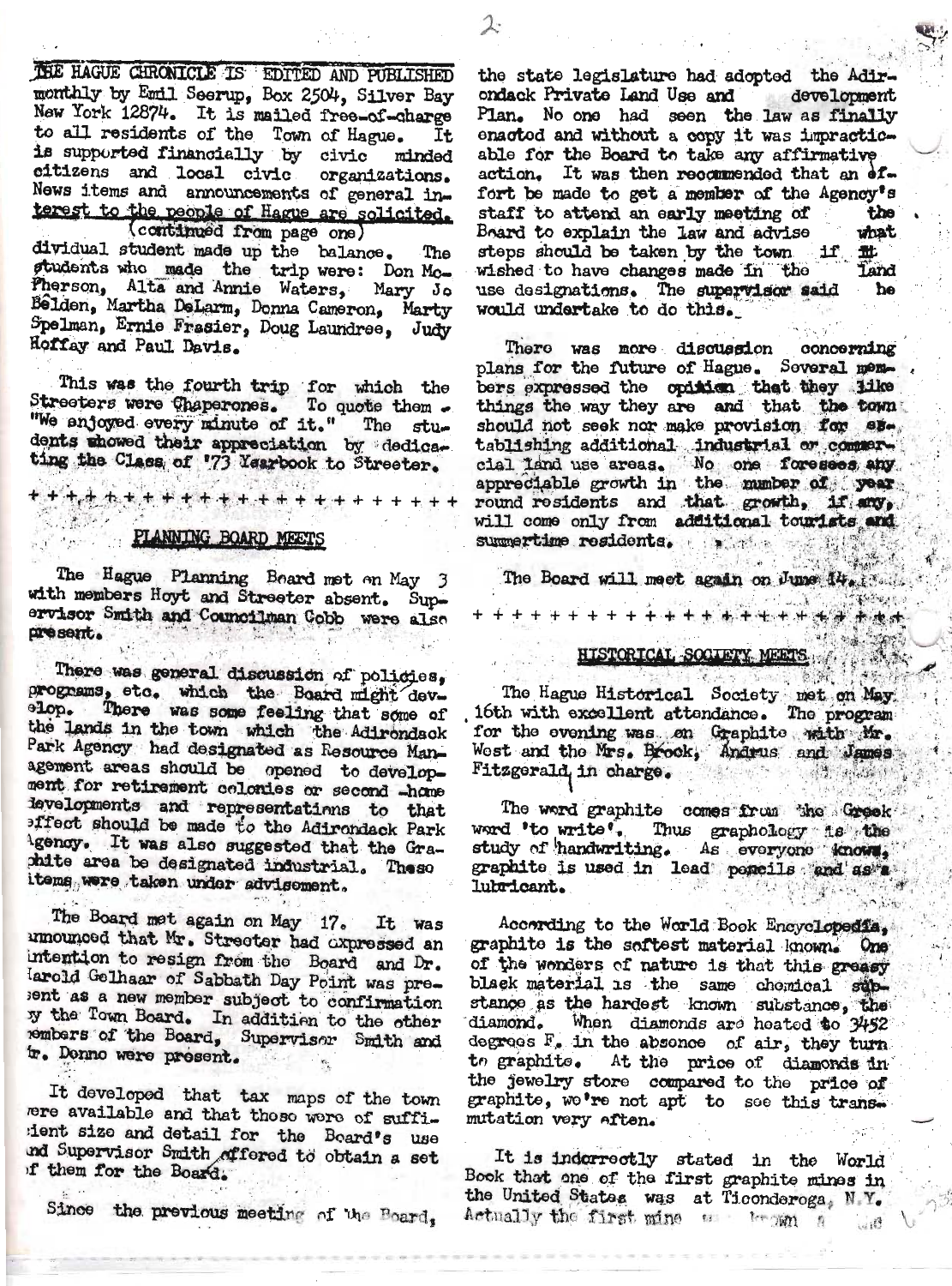Law Shore Mine, evidences of which can still be seen behind the present Hague Town louse. Some authorities say it was activ-However the larger and more  $^{16}$ ated in 1850. woductive mines were at what is now known Graphite along Route 8 about two miles . of Route 9N. Here graphite was discovby Samuel Ackerman, the great-great grandfather of Mrs. James Fitzgerald, while skidding logs. The area was leased to American Graphite and in 1887 mining operations got underway. Ore was taken from a shallow pit mine and from deep underground. The ore came to the surface in a tramway car, thenco lown an incline to the crusher and mill to the processing plant. One carload of ore produced a 110 pound bag of processed graphite. The daily output of the mines was about 65 bags. These were taken to Hague by horse and wagon and then to Ticondoroga by barge. Here the Graphite was refined and used in the manufacture of pencils, the famous Ticonderoga pencils which every schoolboy remembers.

About 250 men were employed at the mines and the area developed all of the attributes of a small town = a movie,  $U_{\bullet}S_{\bullet}P{\rm det}$ Office, three saloons, and a two-room school (also used as a church). The population of which was 682 in 1890 swelled to 1042

1900 and this was maintained until 1920. The mines closed on April 1, 1921 and the population quickly returned to approximately 700 which continues to this day. A number of reasons were given for the closing of the mines - labor troubles, the maporential or graphite from other countries cheaper than it could be produced here and the production of artificial graphite from coal or coke at Miagara Falls, N.Y. where powerful electric currents reproduce processes in a few minutes which takes millions of years in nature.

The June mooting will be held on June 20th at  $7:45$  P. M. at the Hague Baptist Church Annex. A Williamsburgh film The Hammerman, will be shown. Officers for the forthcoming year will be elected. Annual dues of \$1.00 are payable. Decision will be made at this meeting as to the site of the September trip. The public is cordially invited to attend all meetings of the Society.

### SCHOOL BUDGET APPROVED

About fifty persons attended the annual were approved by a vote of 105 to  $44\cdot$ 

which time the 1973-74 budget was presented. meeting Mr. Tom Smith was appointed annual chairman. He presented Mr. Robert Denno President of the School Board, who reviewed the budget, item by item.

From time to time the Board has been requested to produce a more meaningful budget with substantially more detail. Another suggestion requested the Board to make comparisons in the budget with actual expenses and rovenues rather than with budgeted exponses and revenues. Both suggestions were ignored by the Board.

The matter of the  $445,000$ , carry-over from this year's operations produced a num bor of questions. Answers wore vague and indefinite, partly because no the really seemed to know with certainty and partly because of the poor accoustics in the meetingroom.

It has boen learned that the Board actually works with a budget with more dotail than that presented in the budget distri-<br>buted to the public. The 'Board's budget' contains 59 separate items while the budget distributed to the public consolidates the 59 items into 42. Some of these consolidations are inconsequential but others are important. For example: the 'public budget' lists health services as \$600. and it would appear that this is the total cost of health services. Actually, health services will cost about \$9800., \$9200. of which is included in Board of Co-operative Educational Sorvices expenses. Similarly there is no item in the 'public budget' to cover psychological services and yet about \$1500. will be expended for this type service in 1973-74. These are examples of areas where the budget does not tell the whole story. Since the Board has the breakdown in its budget, there is no reason why it cannot be shown in the budget distributed to the public. This proposal should have the Board's considoration.

The Board also prosented its proposal to provide a new heating plant at a cost not to excood \$16,000. Rathor than finance the expenditure over a period of time consistent with the life of the heating plant, tho Board chose to assign the entire cost to the 

Voting on the budget and the heating plant resolution took place on May 2. Both Thus mooting of the School District on May 1 at there will be a increase of about \$32,000.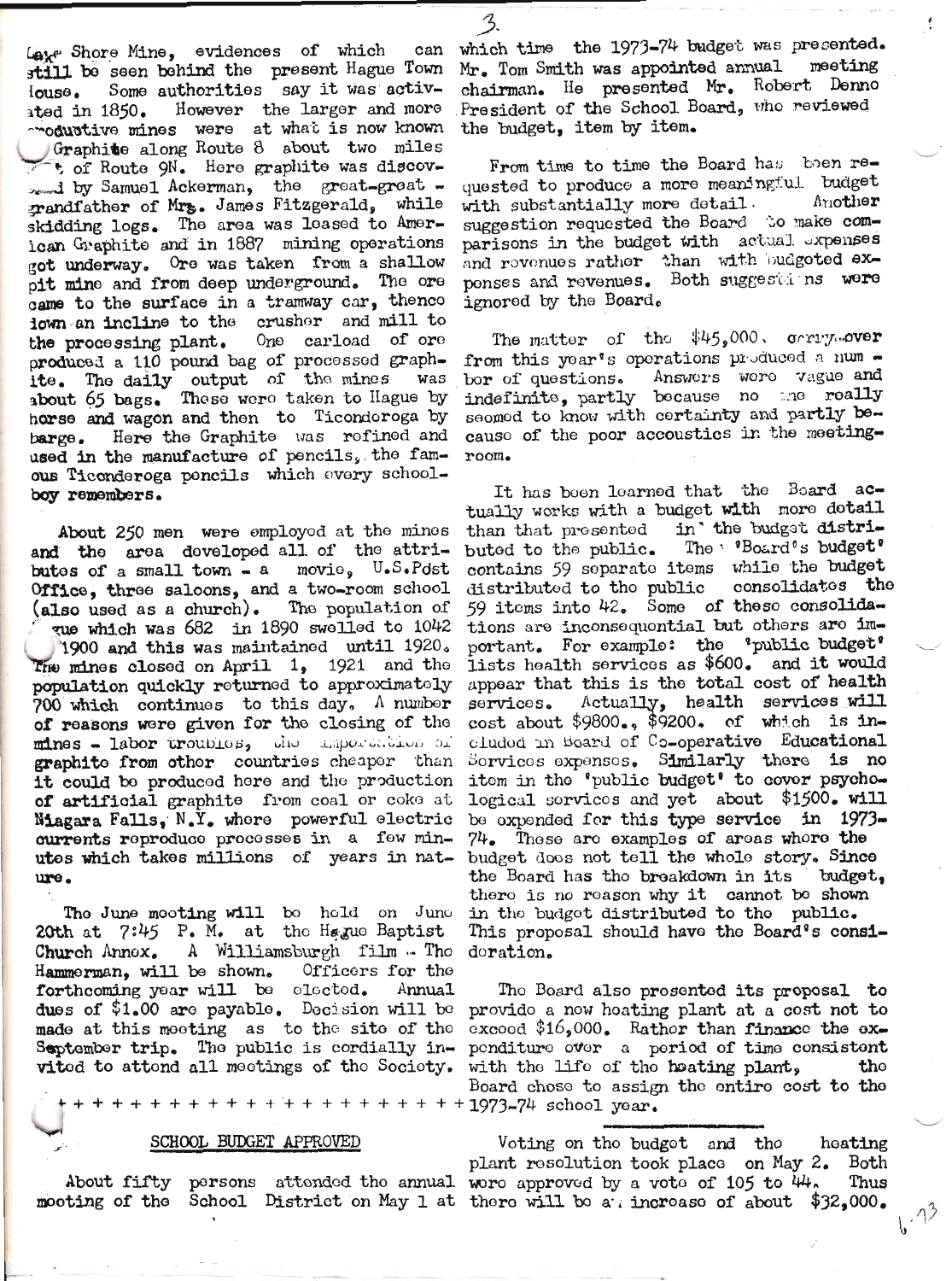in the amount to be raised by taxes or about the subject of ebate for the past few years \$4. per \$1000. of assessed valuation. bills will be out in September.

### SCHOOL BOARD MEETING

The rogular mooting of the School Board was held on May 14 with all mombers present.

DoLarm Dairy submitted the only bid for supplying milk with a price of  $94$  a halfpint, up one-half cent from the current Two bids were year. The bid was accepted. received for supplying bread. No action was taken pending study of other possible sources.

An owner-architect agreement drawn up by Barker and Henry for preparation of specifications and other details relating to new heating plant was presented. Subject to ap. proval by the Board's attorney, the presiont was authorized to execute the contract on behalf of the Board.

Since the Reynolds, LaPann and Laundroo homes are within t miles of St. Mary's School in Ticondoroga, their requests for<br>transportation were approved. The Black and Getta homes are more than ton miles distant and their requests were denied.

The Board approved bus transportation for the seventh grade students to visit tho Sholburne, Vermont museum on either June 2 or June 9.

The next meeting of the Board will be held on June 11.

# THE ADIRONDACK PARK

Within the borders of the Adirondack Park there are 2,300 lakes, 6,000 miles of rivers, 30.000 miles of brooks and streams, fifty speciies of marmals, 220 species of birds, 66 species of fish,  $46$  mountains over  $4000$ <br>feet, 2000 miles of foot-trails - and 55 55 varieties of mosquitoes. There are 125,000 permanent and 90,000 seasonal residents.

The park consists of 2.3 million acres of public lands and 3.7 million acres of private lands. The public lands are guaranteed 'forever wild' by the state constitution. The disposition of private lands has been

The with the permaent residents wanting to keep government regulation and interferencie at a minimum and the rest of the state wanting to protect the park from spoilation and excessive development.

Although we have not seen the law as finally enacted by the legislature, we understand from newspaper accounts that the major features of the Park Agency's original proposals (see February issue of the Chronicle) were retained. However there were some increases in the number of buildings permitted in the various land use areas, namely, Resource Management Areas, one building for each 42 acres instead of  $64$ acres: Rural Use Aroas, one building for each 8.5 acres instead of 10 acres; Low intensity use areas, one building for each 3.5 acros instead of 4 acros. There were some slight modifications in the shorline restrictions but basically they remain as earlier reported.

Another Adirondack resident would be added to the nine-member agency and the State Commerce Commissioner would also become a member. A review board chosen by the county legislators in the Adirondacks, would be set up to monitor the activities of the Agency, but without veto power.

One significant benefit to local communities was the agreement by the state to drop its long standing plan to cut state payments that are made in Lieu of taxes on public lands.

Specific land use regulations for the Town of Hague will be doveloped by the Planning Board. They are required to be at the Park Agency.

### TOWN BOARD MEETING

The Town Board hold its regular meeting on May 8th with all members present except Frank Fitzgerald.

On rocommendation of the Town Park Commission, the Board authorized the followin appointment of Frank Samascott as park cartaker to work 15 hours wookly to July 1 and 20 hours wookly July 1 to Labor Ley at same wages as is paid highway workers. Appointment of Clifton Wost as flower bod atten-

 $(73)$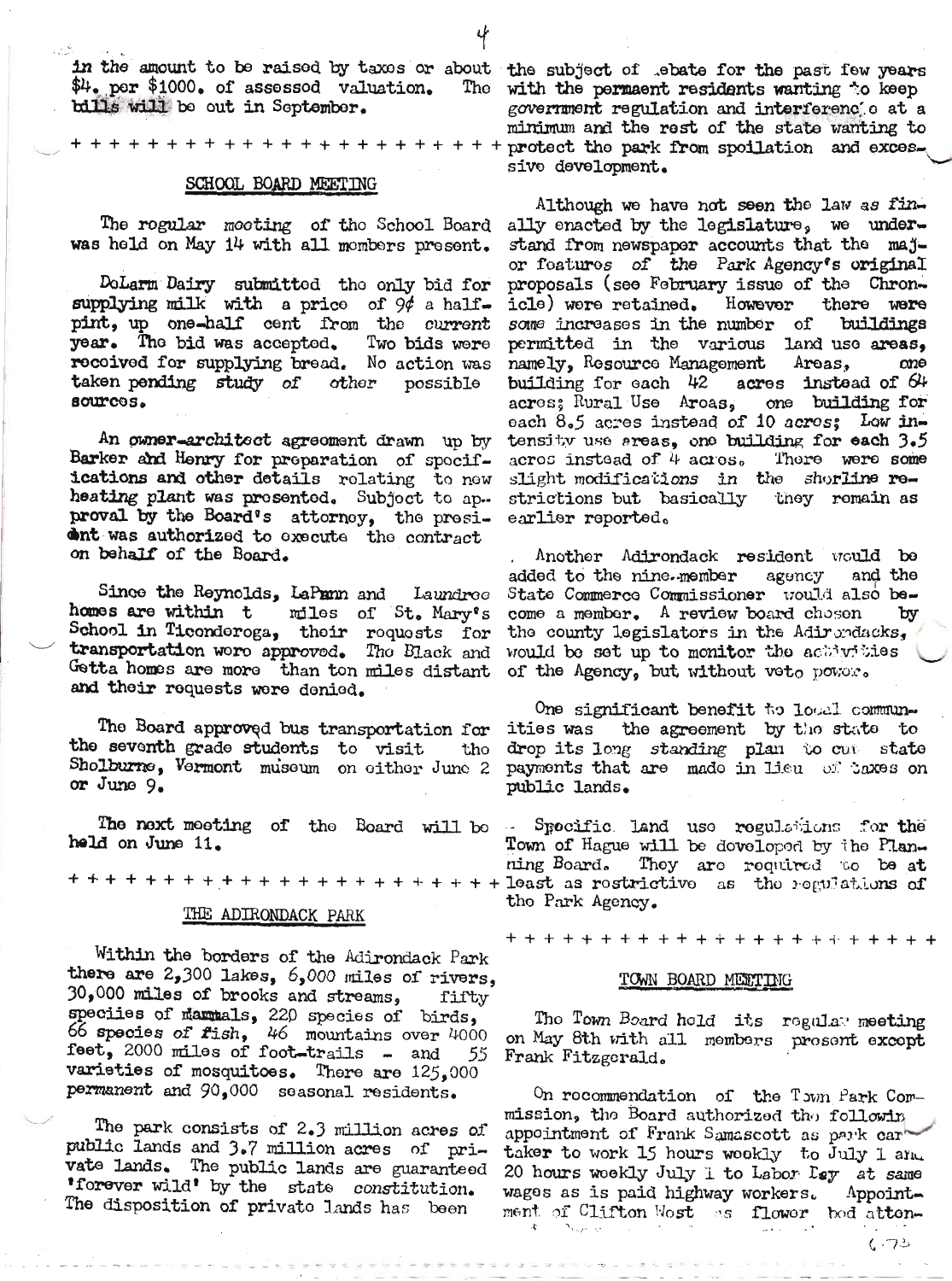dant. Procurement of necessary signs for the park area. Prohibiting the bringing of dogs into the park. Authorizing school and gym classes to use the park. Prohibiting the parking of boat trailers in the park parking area. Itoms under consideration by the Park ommission for possible adoption next vear: rurchaso and installation of Forta toilots; employment of a full-time attendant for the park: assessment of foos for use of park by non-residents; development of dock ing area: and installation of pumping facilitios for emptying boat holding tanks.

The supervisor announced that Warron County had now completed contract arrangements with a car crushing company and an effort would be made to get permission from<br>OK2007S of junk cars to have them hauled to the site of the old dump where the crusher company would be asked to set up its equipment. A number of junk cars have already been brought to the site and anyone wanting to get rid of a junk car is requested to get in touch with Dave Hoffay.

The Board accopted the resignation of Jim Bly as custodian and appointed Mrs. Shirley Bly in his place.

Mrs. Florence Smith was re-appointed to  $\mathcal{A}$  board of Assessment Review. Hor term will run to October 1, 1977.

Thore was some discussion of the Town. Youth Program, but no action taken.

Federal revonue sharing plans were discussed and put over for a special meeting to be hold on May 22.

+ + + + + + + + + + + + + + + +

### AS INFORMATION

The Town of Hague consists of  $64.9$  sq. miles of land and 15.2 sq. m. of water. This is the equivalent of 41,536 acros of land and  $9,728$  acros of water. Of this the state owns  $21,457$  acros. Othor lare land owners are -International Paper, 4,085 acros; Dixon Crucible, 1926 acres; and Silver Bay Association 1384 acros.

# EHRONICLE NOW REARNES TAI PEI, FORMOSA

A note from Mrs. Edwin Hincke with a generous contriburion to the Chronicle, tells us that her copy of the Chronicle is sent to daughter Holly in San Francisco and then on to daughter Maggie in Tai Pei, Formosa. The Hinckes moved last year from Monclair, New Jersey to Santa Fe, New Mexico out will continue to spend part of the year in their Silver Bay home. Daughtor Holly is "soing married on June 24 to Robert Lloyd Sunhorst of Watsonville, California.

 $\sim$  5

#### POLLUTION CHECK FOR LAKE GEORGE

In cooperation with the Lake George Park Commission, sixteen state technicians have been assigned to work all summer to ferret out defective sewage systems that have been contributing to lake pollutinn. The inspec-<br>tion team will check as many residential. commercial and public sewage disporal systems as possible.

The team is made up of fourteen men and two women, most of whom are recent college graduates and all of whom have some environmental studies in their background, Cyrus<br>Woodbury of the Commission's staff will serve as an advisor to the inspection team.

Members of the inspection crew will be looking for obvious signs of defective sewage disposal systems such as ground effluent but they will also be watching for such signs as excess ground water that might point to poor drainage. Part of the checks<br>will employ the use of dyes to determine if there is contamination to the lake, however, this will be on a limited basis only. Householders will be interviewed concerning the age of disposal systems, types of tile fields, incidences of clogging or sewage breaking ground and frequency of cleaning. The latter is expected to be widespread.

 $0$ wners of sewage disposal systems found to be contributing to lake pollution will be given a specified deadline for correction.

+++++++++++++++++++++++

#### FLYING FIRE OBSERVERS

Many fire towers are not being manned this year due to cutbacks in the state budget. In their place, pilots have been engaged by the Department of Environmental Conservation to fly two routes, the one over this rogion oporating from Warren County Airport north to Black Mountain, thonce west

 $6 - 73$